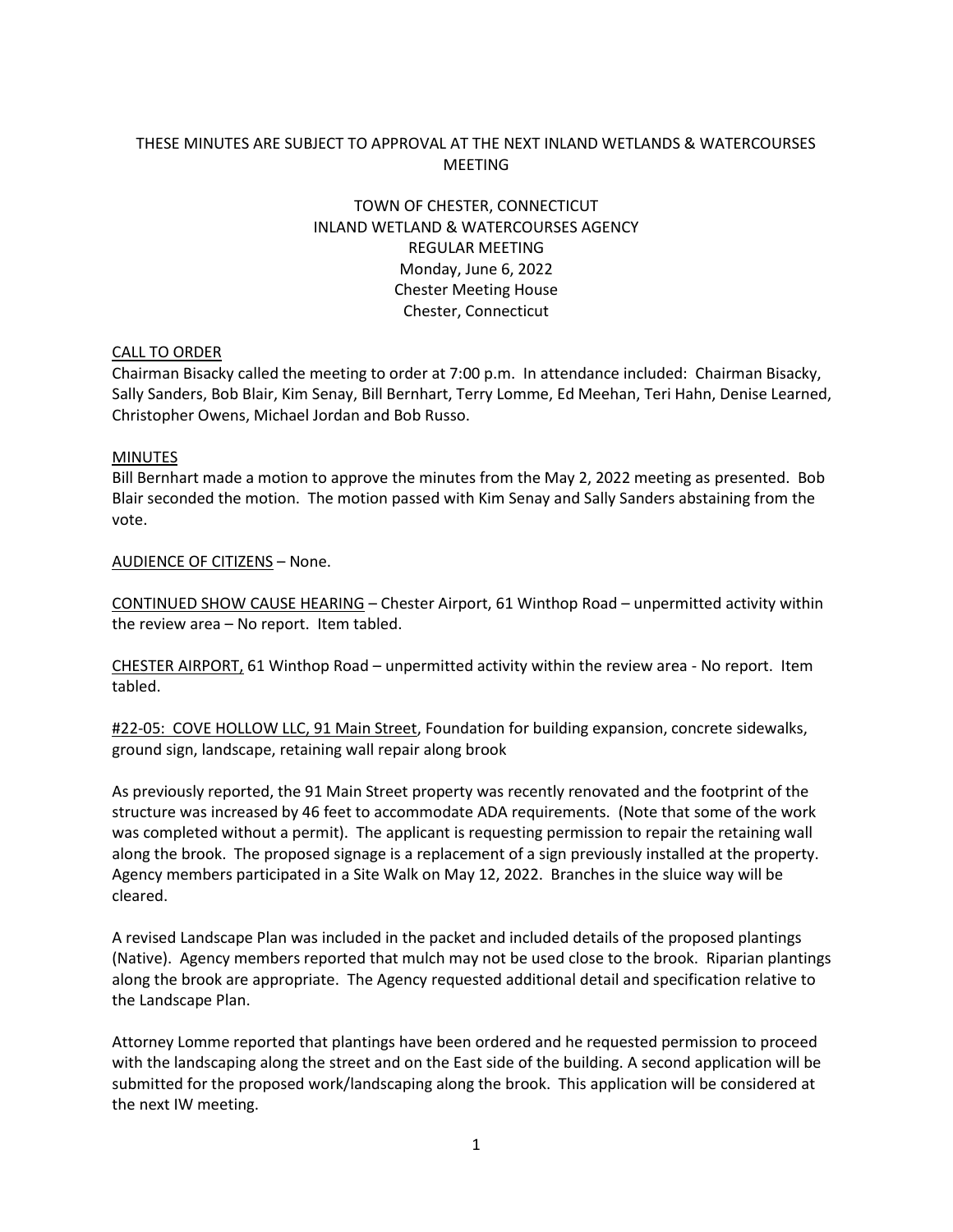Bob Blair made a motion to approve application #22-05: COVE HOLLOW LLC, 91 Main Street, as presented, for the proposed plan, excluding the section of the project nearest to the Horse Brook. The applicant will provide, under separate application, specifications relative to ground coverings/plantings at Horse Brook. Sally Sanders seconded the motion. The motion passed unanimously.

## #22-07: CAMP HAZEN, West Main Street – waterfront improvements

Teri Hahn outlined the proposed waterfront improvement project at Camp Hazen. The area for the current project is located in a pre-existing active use area. There is no disturbance of wetlands, the water's edge or land not previously being used. The proposed project includes:

- Remove existing boathouse/bathroom area and shed.
- Construct portion of a new open pavilion for outdoor kitchen, new boat storage shed(s)
- Improvements to dining patio, new deck

The project narrative, included in the Agency packet, provided a detailed description of the proposed activity in the upland review area.

Ms. Hahn and Ms. Learned were available to address questions/comments posed by Agency members.

A Site Walk was scheduled June 9, 2022 – 5:45 p.m.

### #22-08: CHRISTOPHER AND PATRICIAL OWENS – 43 N. Main Street – Shed

As previously reported, a Cease and Desist order was issued at this property for unpermitted work. A copy of the application was included in the Agency's packet. Mr. Owens was available to address questions/comments posed by Agency members.

The applicant constructed, without permits, a glass "greenhouse/yoga studio" on an existing platform/deck (2x6 frame on cinderblocks).

Agency members expressed concern with management of rain run-off from the roof as it may erode the soil. A recommendation was made to install gravel to address this concern. The area can be accessed via a wheelbarrow. The Agency briefly discussed invasive species in the area and the management of same.

The Agency received the application.

### #22-09: CHESTER WPCA, 43-51 Main Street, sanitary sewer replacement

A copy of the WPCA's application was included in the Agency packet. Ed Meehan, WPCA Chairman, provided an overview of the proposed project including the repair of approximately 66 feet of an 8 inch gravity pipe located behind the Colt House. Ed reported that last Fall, the WPCA was alerted that effluent was observed in the manhole.

Wind River Environmental cleaned and videoed the line. As a result, a "slump" in the pipe due to a tree stump was uncovered. Ed outlined the parameters/difficulties in accessing the area to repair the line. One option to access the area would include the removal of propane tanks, storage sheds and an emergency egress stairwell. The preferred option is to bring the materials, small equipment, etc. across the brook via a crane or bridge. The property owner, Mr. Cook, has been kept updated on the project.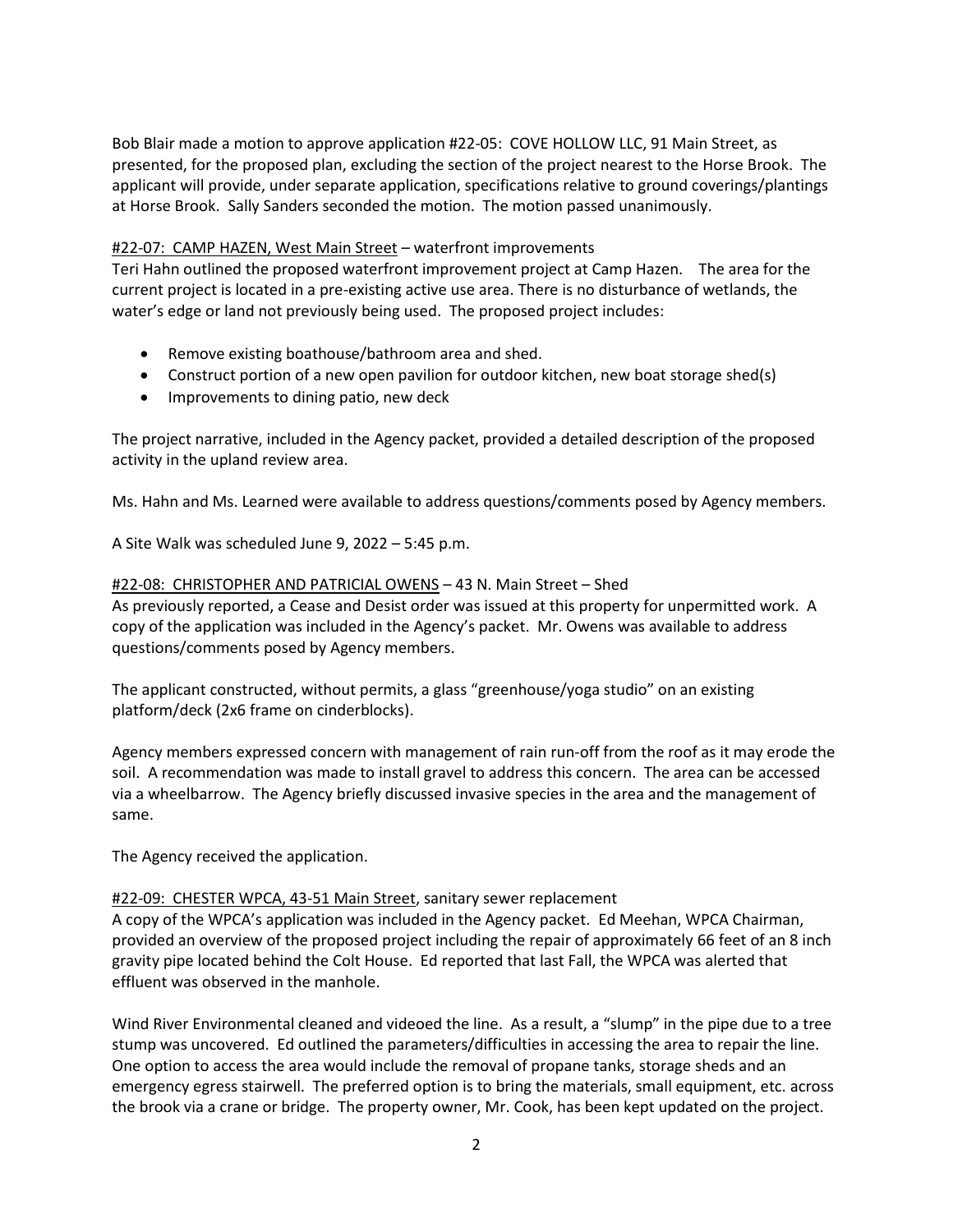Jacobson & Associates has facilitated an RFP for the project. Two bids were received; one for \$57,000 and one for \$20,000 (Schumack). ARPA funds will be used to fund the project. It is anticipated that the project will take 3 days to complete. All appropriate erosion controls will be utilized.

Additional details on the project will be provided at the next IW meeting.

Ed reported on an additional WPCA project to replace 200 feet of pipe on the Cook property. A pumping truck will be parked on the property during this project.

Al reported that permit fees are typically waived for Town projects.

The Agency received the application.

CORRESPONDENCE – None.

### RECEIPT OF APPLICATIONS AFTER POSTING OF AGENDA

### #22-10: MICHAEL JORDAN & JOOSJE van ROODE – 89 Main Street

Mr. Jordan reported that a P&Z permit was issued for the construction of 20 x 14 ft., single story, shed. The intent is the construct the shed on site using footings. The structure will include gutters to catch runoff into a drywell or rain barrel. These details will be added to the sketch. Riparian plantings will be used in the area between the shed and the brook.

The right of way shown on the plans refers to an old sewer line from a neighboring property. This line is no longer in use.

All appropriate fees have been collected and the Agency received the application.

### ANY OTHER BUSINESS

#22-06 – STEPHEN AND KAREN BRADLEY, 254 West Main Street, residential building addition This application was presented at the 5/2/22 meeting.

Bob Russo, CLA, provided an overview of the proposed project. The project includes the addition of an in-law apartment attached to the existing house (west side). A wetland investigation was completed and Mr. Russo provided the results of same including the connectivity of the wetlands to surrounding waterways. The septic system at the property was upgraded last year and will accommodate the proposed addition. Per the Sanitarian, no additional testing is necessary. All septic related documents have been forwarded to the Agency and all appropriate fees have been paid.

Sally Sanders made a motion to approve application #22-06, STEPHEN AND KAREN BRADLEY, 254 West Street, as presented. Bob Blair seconded the motion. The motion passed unanimously.

### OTHER BUSINESS

Al Bisacky reported:

• The Conservation Commission may seek IW participation in an informational discussion/panel regarding regulations pertaining to dam removal.